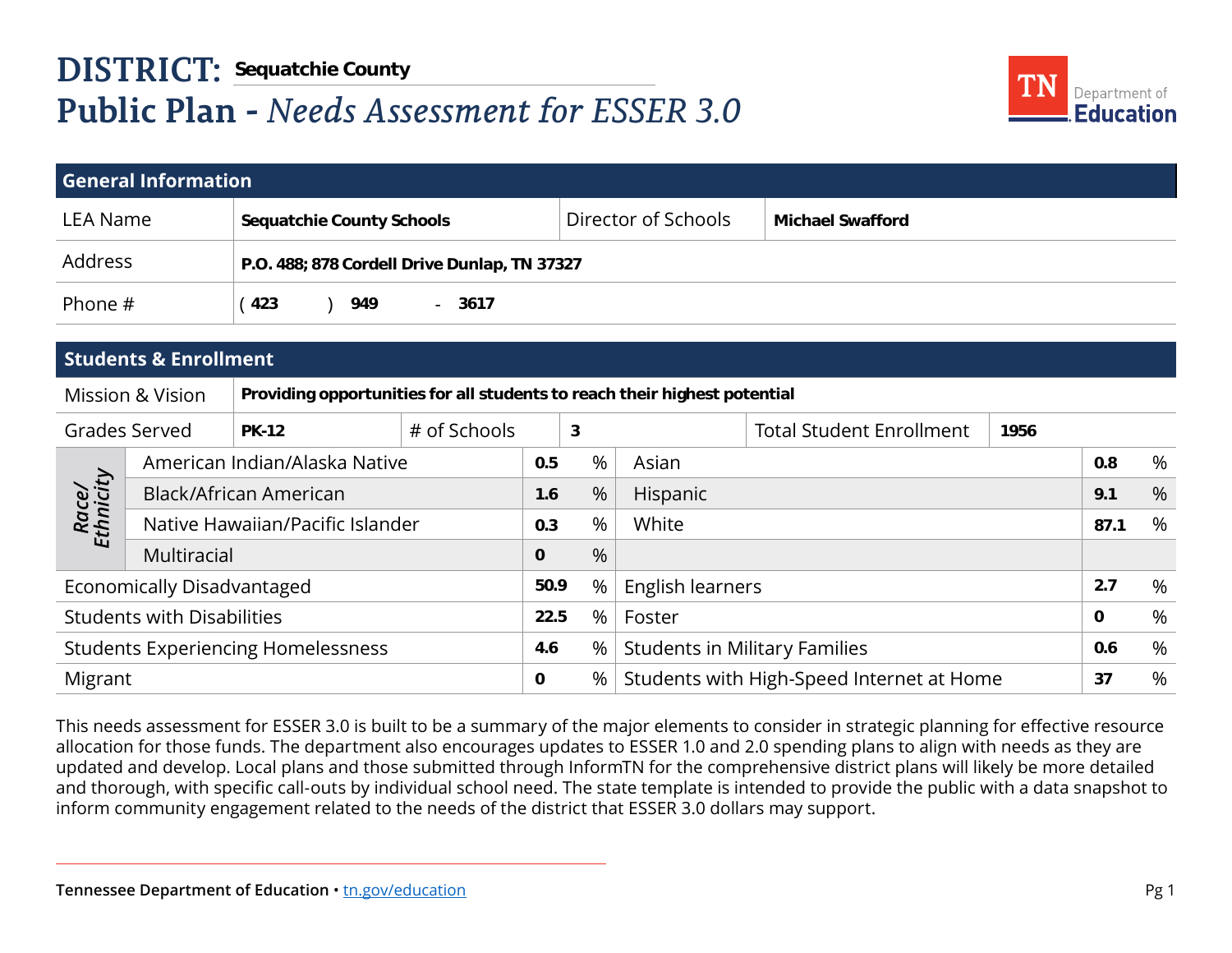| <b>ACADEMICS</b>                                      |                                                                                                                                                                                                                                                                                                 |                                                                                                                          |
|-------------------------------------------------------|-------------------------------------------------------------------------------------------------------------------------------------------------------------------------------------------------------------------------------------------------------------------------------------------------|--------------------------------------------------------------------------------------------------------------------------|
| Topic                                                 | <b>Supporting Data and Notes</b>                                                                                                                                                                                                                                                                | Interpretation of Data and Identified Needs                                                                              |
| Kindergarten                                          |                                                                                                                                                                                                                                                                                                 |                                                                                                                          |
| 50%+ School Year<br>Remote                            | Provide information on any increase in the number of students whose $\begin{array}{ c } \mathbf{a} \end{array}$<br>"first time" experience in a formal school setting will be 2021-2022.                                                                                                        |                                                                                                                          |
| <b>Instructional Days</b>                             |                                                                                                                                                                                                                                                                                                 |                                                                                                                          |
| Days In-Person                                        | Total number of in-person days in the 2020-21 school year (number<br>of days and percent of the year) for elementary, middle, and high<br>schools in your district.                                                                                                                             | 155                                                                                                                      |
| Days Virtual                                          | Total number of virtual days in the 2020-21 school year (number<br>$\vert$ of days and percent of the year) for elementary, middle, and high<br>schools in your district.                                                                                                                       | 14                                                                                                                       |
| Quarantine Closures                                   | Summarize the number of days or weeks schools were closed due<br>to quarantine and how that varied across the district. Differentiate<br>between elementary, middle and high schools and only provide<br>summaries in the context of broad impact (number of students<br>impacted, on average). | 0; Sequatchie County Schools did not experience any closures<br>due to quarantines.                                      |
| <b>Additional Impacts</b><br>on Instructional<br>Time | Summarize any other significant impacts on instructional time (more<br>than 5 days). Examples may include: staffing shortages, weather or<br>natural disasters, technology access or issues, etc.                                                                                               | During COVID, our district experienced a shortage of<br>substitute teachers for classroom teachers. Due to quaratine     |
| Overall Impact                                        | Summarize engagement in virtual instruction, by grade band. This<br>should include the academic and relational experience during the<br>2020-21 school year.                                                                                                                                    | In the Fall of 2020, 27% of our K-12 student population<br>participated in our virtual learning option. In the Spring of |
|                                                       | Student Achievement, Instructional Materials and Interventions                                                                                                                                                                                                                                  |                                                                                                                          |
| Benchmark Data                                        | Provide the district average for beginning, middle, and end-of-year<br>diagnostic/screener data comparisons. Provide overall data as well<br>as by student group.                                                                                                                               | For benchmark data, our students K-12, were assessed using<br>the CASE Benchmark assessment. For the Fall 2020 CASE      |
| Literacy                                              | Summarize the impact of early reading compared to previous year<br>Provide overall data as well as by student group.                                                                                                                                                                            | In the Spring of 2020, Kindergarten and First Grade students m                                                           |
| <b>ACT</b>                                            | Summarize ACT data for your district (participation and outcomes)<br>compared to previous years. Provide overall data and by student<br>group.                                                                                                                                                  | In the 2017-2018 school year, the High School student ACT<br>average was 20.6. In 2018-2019 school year, the High School |
| Interventions (Above<br>and Beyond RTI)               | Summarize any proactive interventions included in 2020-21 to<br>address potential concerns, as applicable.                                                                                                                                                                                      | Tutoring programs were added to our afterschool program to s                                                             |
| School Activities and<br>Enrichment                   | Summarize any impacts on enrichment programs, school activities,<br>etc. during the 2020-21 school year.                                                                                                                                                                                        | It was hard to staff employees for enrichment programs during                                                            |

*Remember that a needs assessment is to specifically name those areas where additional support, resources, or attention would positively benefit students. That requires the identification of areas to strengthen as a result of the pandemic. The needs assessment may also include areas that were already focus areas for the district that have been exacerbated as a result of the pandemic and where additional investment may be warranted or beneficial.*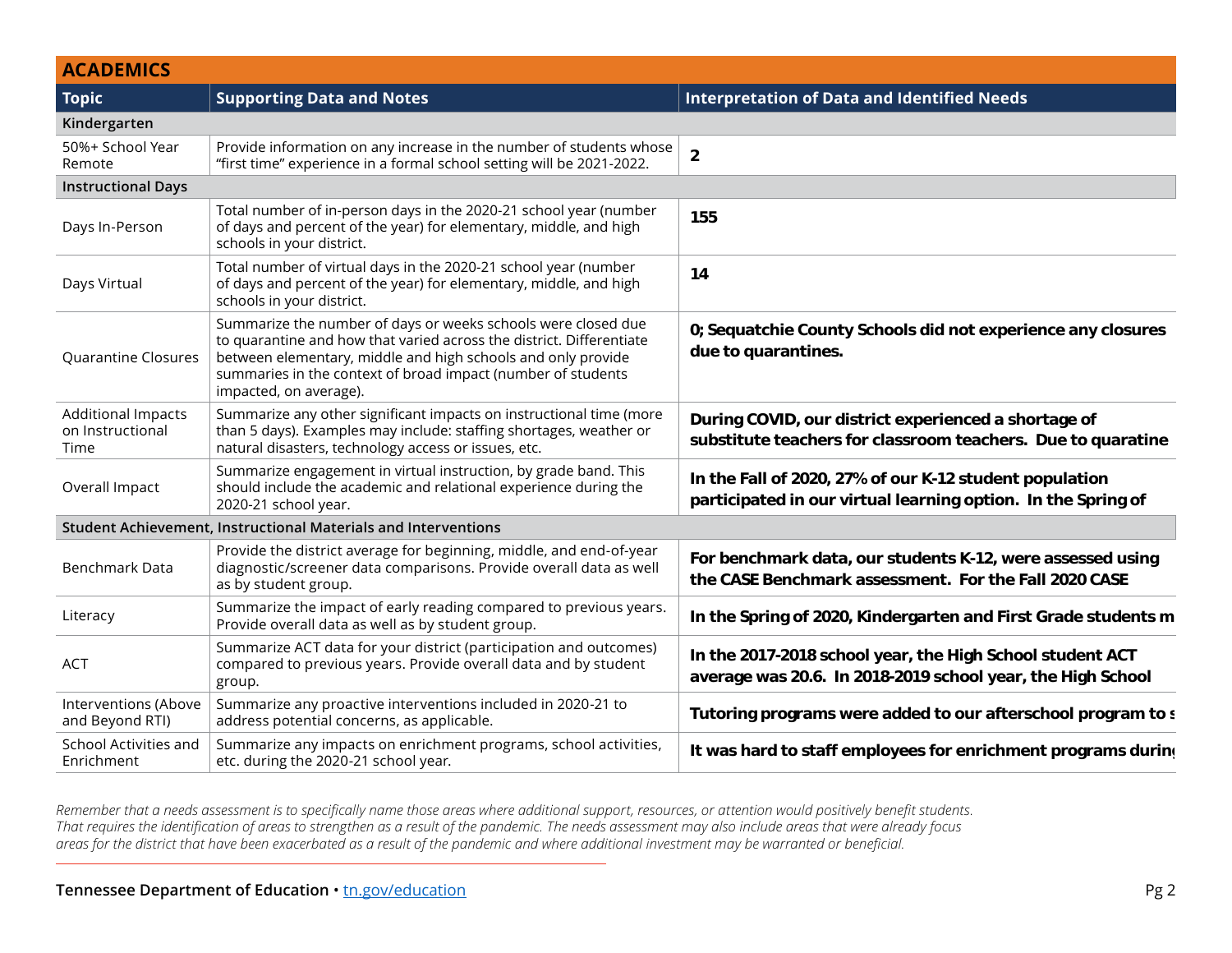### **STUDENT READINESS**

| <b>Topic</b>                                                                         | <b>Supporting Data and Notes</b>                                                                                                                                                                                                                         | <b>Interpretation of Data and Identified Needs</b>                                                                                                                                                                                                |  |  |
|--------------------------------------------------------------------------------------|----------------------------------------------------------------------------------------------------------------------------------------------------------------------------------------------------------------------------------------------------------|---------------------------------------------------------------------------------------------------------------------------------------------------------------------------------------------------------------------------------------------------|--|--|
| <b>Transitions and Pathways</b>                                                      |                                                                                                                                                                                                                                                          |                                                                                                                                                                                                                                                   |  |  |
| Transitions into<br>Middle School                                                    | Summarize challenges for students new to middle school during the<br>2020-21 school year.                                                                                                                                                                | The transition to Middle School is a struggle on a normal<br>year. Due to COVID, students did not get the opportunity to                                                                                                                          |  |  |
| Transitions from<br>Middle School                                                    | Summarize challenges related to students who are leaving middle<br>school in Spring 2021.                                                                                                                                                                | Learning loss around Mathematics is a huge concern for our<br>district. Middle School students are less independent than                                                                                                                          |  |  |
| Transitions into High<br>School                                                      | Summarize challenges for students new to high school during the<br>2020-21 school year.                                                                                                                                                                  | Upcoming 9th graders faced similiar struggles to<br>transitioning middle schoolers. They did not get to                                                                                                                                           |  |  |
| <b>Graduation Rates</b>                                                              | Summarize challenges related to students who will graduate in Spring<br>2021 compared to previous years.                                                                                                                                                 | For the 2019-2020 school year, Sequatchie County Schools had<br>a 93.8% graduation rate. For the 2020-2021 school year,                                                                                                                           |  |  |
| Dropout Rates and<br>Disengagement                                                   | Summarize challenges related to expected drop-out rates credit<br>recovery needs or engagement concerns with high school students in<br>the 2020-21 school year compared to previous years.                                                              | After students were home during the Spring 2020 closure,<br>many families and students were reluctant to return back to                                                                                                                           |  |  |
| <b>CTE</b>                                                                           | Provide any decrease in the number of CTE courses, concentrators,<br>completers, and/or inabilities to participate in coursework needed to<br>fulfill concentrator/completer status due to pandemic restrictions.                                        | This is not applicable to our school system for the 2020-2021<br>school year.                                                                                                                                                                     |  |  |
| Course Availability                                                                  | Provide an overview of courses that were not able to be offered<br>during the 2020-21 school year as a result of pandemic related<br>challenge (not including CTE, which is referenced above).                                                           | This is not applicable to our school system for the 2020-2021<br>school year.                                                                                                                                                                     |  |  |
| <b>Special Populations and Mental Health</b>                                         |                                                                                                                                                                                                                                                          |                                                                                                                                                                                                                                                   |  |  |
| <b>Special Populations</b>                                                           | Summarize challenges related to supporting students with<br>disabilities, English learners, students experiencing homelessness,<br>students in foster care, migrant students, and economically<br>disadvantaged students during the 2020-21 school year. | Many of these students in these subgroups were already not<br>proficient in academic subjects before March 2020. After<br>school closures, the "gap" between these subgroups and their                                                            |  |  |
| Mental Health,<br>Behavioral and<br>Other Supports,<br>Interventions and<br>Staffing | Summarize challenges related to mental and behavioral health. As<br>applicable, include limitations related to observation and interaction<br>with student in the virtual learning environment.                                                          | Students have been under great stress and families are<br>feeling pressure of increased cost of living. Many parents and<br>guardians lost jobs. We partnered with Volunteer Behavioral<br>Health to provide an on-site social worker However our |  |  |
| <b>School Nurses</b>                                                                 | Summarize challenges related to shortages or limitations in school<br>nurses (or similar).                                                                                                                                                               | We have two full time nurses for one campus: one RN & one<br>LPN. We, also, have a Coordinated School Health<br><b>A.</b><br>$\sim$ 100 $\pm$                                                                                                     |  |  |

*Remember that a needs assessment is to specifically name those areas where additional support, resources, or attention would positively benefit students. That requires the identification of areas to strengthen as a result of the pandemic. The needs assessment may also include areas that were already focus areas for the district that have been exacerbated as a result of the pandemic and where additional investment may be warranted or beneficial.* **difficult to find.**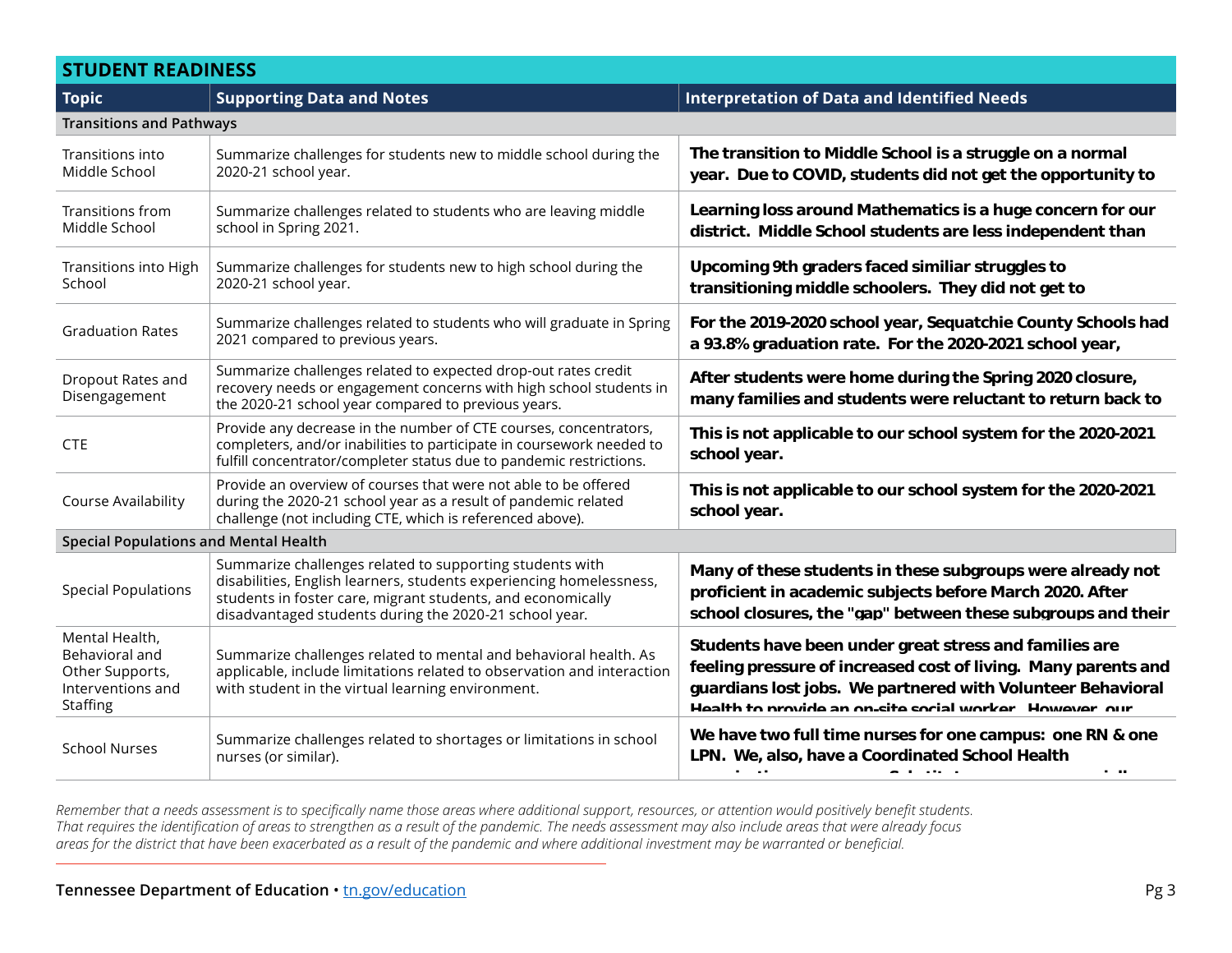| <b>EDUCATORS</b>          |                                                                                                                                                                                                                |                                                                                                                                                                                            |  |
|---------------------------|----------------------------------------------------------------------------------------------------------------------------------------------------------------------------------------------------------------|--------------------------------------------------------------------------------------------------------------------------------------------------------------------------------------------|--|
| <b>Topic</b>              | <b>Supporting Data and Notes</b>                                                                                                                                                                               | <b>Interpretation of Data and Identified Needs</b>                                                                                                                                         |  |
| <b>Staff Retirements</b>  | Summarize differences in the number of staff retirements during<br>the 2020-21 school year as compared to previous years. Please<br>differentiate between instructional staff and other staff.                 | For the 2020 Fiscal Year, we had one classroom teacher retire<br>and five other staff members retire. For the 2021 Fiscal Year,<br>we had one classroom teacher retire and two other staff |  |
| <b>Staff Resignations</b> | Summarize differences in the number of staff resignations which<br>occurred during the 2020-21 school year as compared to previous<br>years. Please differentiate between instructional staff and other staff. | For the 2020 Fiscal Year, we had six classroom teachers and<br>twelve other staff members resign. For the 2021 Fiscal Year,<br>we had twenty classroom teachers resign and 20 other staff  |  |
| Extended<br>Quarantines   | Provide the number and percent of instructional staff and non-<br>instructional staff who faced more than two quarantine periods (10<br>days or longer).                                                       | We had 4 total, or 5%, of our instructional and<br>noninstructional staff members who faced two or more<br>quarantines during the 2020-2021 school year.                                   |  |
| Classroom<br>Vacancies    | Provide the total vacancies for the teacher of record in the district<br>during the 2020-21 school year.                                                                                                       | We had 2 total vacancies for the teacher of record in<br>Sequatchie County Schools.                                                                                                        |  |
| <b>Other Vacancies</b>    | Summarize any other critical vacancies that impacted the district<br>during the 2020-21 school year.                                                                                                           | During the 2020-2021 school year, the vacancy of school nurse<br>significantly impacted the district.                                                                                      |  |

| <b>OTHER CONSIDERATIONS</b>       |                                                                                                                                                                                                             |                                                                                                                                                                                     |  |  |
|-----------------------------------|-------------------------------------------------------------------------------------------------------------------------------------------------------------------------------------------------------------|-------------------------------------------------------------------------------------------------------------------------------------------------------------------------------------|--|--|
| <b>Topic</b>                      | <b>Supporting Data and Notes</b>                                                                                                                                                                            | Interpretation of Data and Identified Needs                                                                                                                                         |  |  |
| Access to Technology              | Provide the percent of time when students learning in a virtual<br>environment did not have consistent access to a device. Provide this<br>information for elementary, middle, and high school grade bands. | We had 5% of our K-4 students learning in a virtual<br>environment that did not have consistent access to a device.<br>We had 0% in the 5-8 students and the 9-12 students that did |  |  |
| Access to High-<br>Speed Internet | Summarize student and staff access to high-speed internet during<br>virtual instruction, how that changed over the year, and how that<br>might have impacted opportunity and access.                        | Sequatchie County Schools contracted with Bledsoe<br>Telephone Cooperative Fiber to install wireless interenet<br>connectivity in homes of students who did not have internet       |  |  |
| <b>Facility Constraints</b>       | Summarize facility constraints that impacted instruction (ie. space<br>concerns leading to hybrid schedules).                                                                                               | Our system chose to send students to school on a Hybrid, A/B<br>schedule for several weeks at the beginning of the 2020-2021<br>school year to allow social distancing.             |  |  |

*Remember that a needs assessment is to specifically name those areas where additional support, resources, or attention would positively benefit students. That requires the identification of areas to strengthen as a result of the pandemic. The needs assessment may also include areas that were already focus areas for the district that have been exacerbated as a result of the pandemic and where additional investment may be warranted or beneficial.*